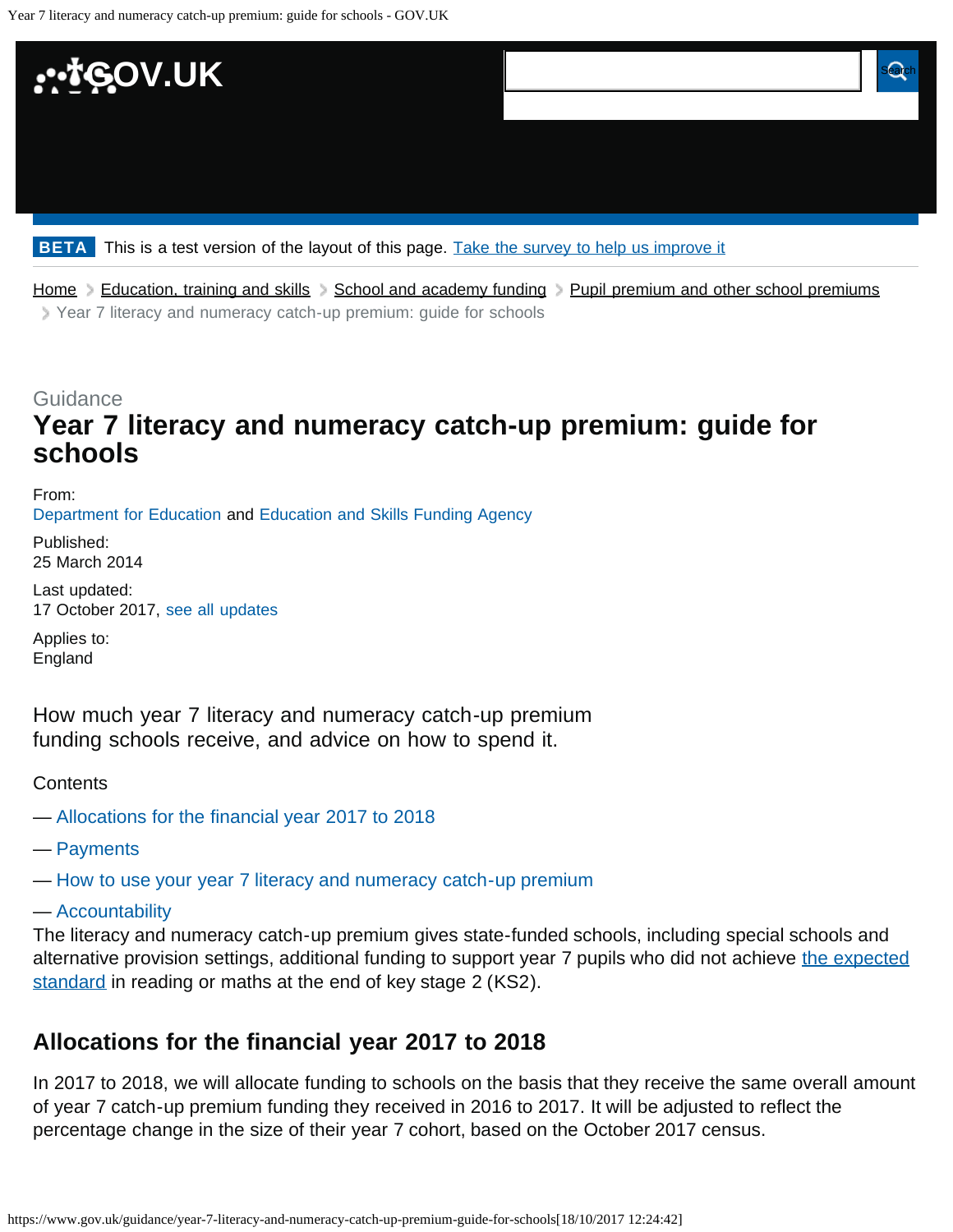Year 7 literacy and numeracy catch-up premium: guide for schools - GOV.UK

See how much [year 7 catch-up premium funding you received for the 2016-17 financial year.](https://www.gov.uk/government/publications/year-7-catch-up-premium-2016-to-2017-allocations)

## <span id="page-1-0"></span>**Payments**

#### **Local-authority-maintained schools (including special schools and PRUs)**

Local-authority-maintained schools do not receive funding directly from DfE. We give your year 7 catch-up premium funding to your local authority and they pass it on to you.

Your local authority received your funding for the 2017 to 2018 academic year on 28 February 2018.

#### **Academies and free schools (including special and alternative provision)**

The Education and Skills Funding Agency (ESFA) sends academies and free schools their year 7 catch-up premium funding.

You will receive your funding for the 2017 to 2018 academic year on 1 March 2018.

### <span id="page-1-1"></span>**How to use your year 7 literacy and numeracy catch-up premium**

You should identify pupils who need extra support from the year 7 catch-up premium, so you can decide the best way to use the funding.

From 31 July, secondary schools can use the question level analysis function (QLA) in the Analyse School Performance (ASP) service, formerly RAISEonline, to identify specific areas to focus on with new year 7s who haven't reached the expected standard in key stage 2 tests.

QLA gives a breakdown of individual pupils' performance in each question and element of the three KS2 tests:

- mathematics
- $\bullet$  reading
- grammar, punctuation and spelling

You should only select programmes and approaches that you know are effective. For example, you could use the funding to pay for:

- individual tuition
- intensive small-group tuition
- external services and materials
- summer schools that help students catch up over a short period of time

You can find examples of effective approaches and programmes in our summary of [research into literacy](https://www.gov.uk/government/publications/literacy-and-numeracy-catch-up-strategies) [and numeracy catch-up strategies](https://www.gov.uk/government/publications/literacy-and-numeracy-catch-up-strategies).

The Education Endowment Foundation also provides [evidence-based information on Reading at the](https://educationendowmentfoundation.org.uk/public/files/Publications/EEF_Interim_Evidence_Brief_ReadingaAtTheTransition.pdf) [Transition](https://educationendowmentfoundation.org.uk/public/files/Publications/EEF_Interim_Evidence_Brief_ReadingaAtTheTransition.pdf).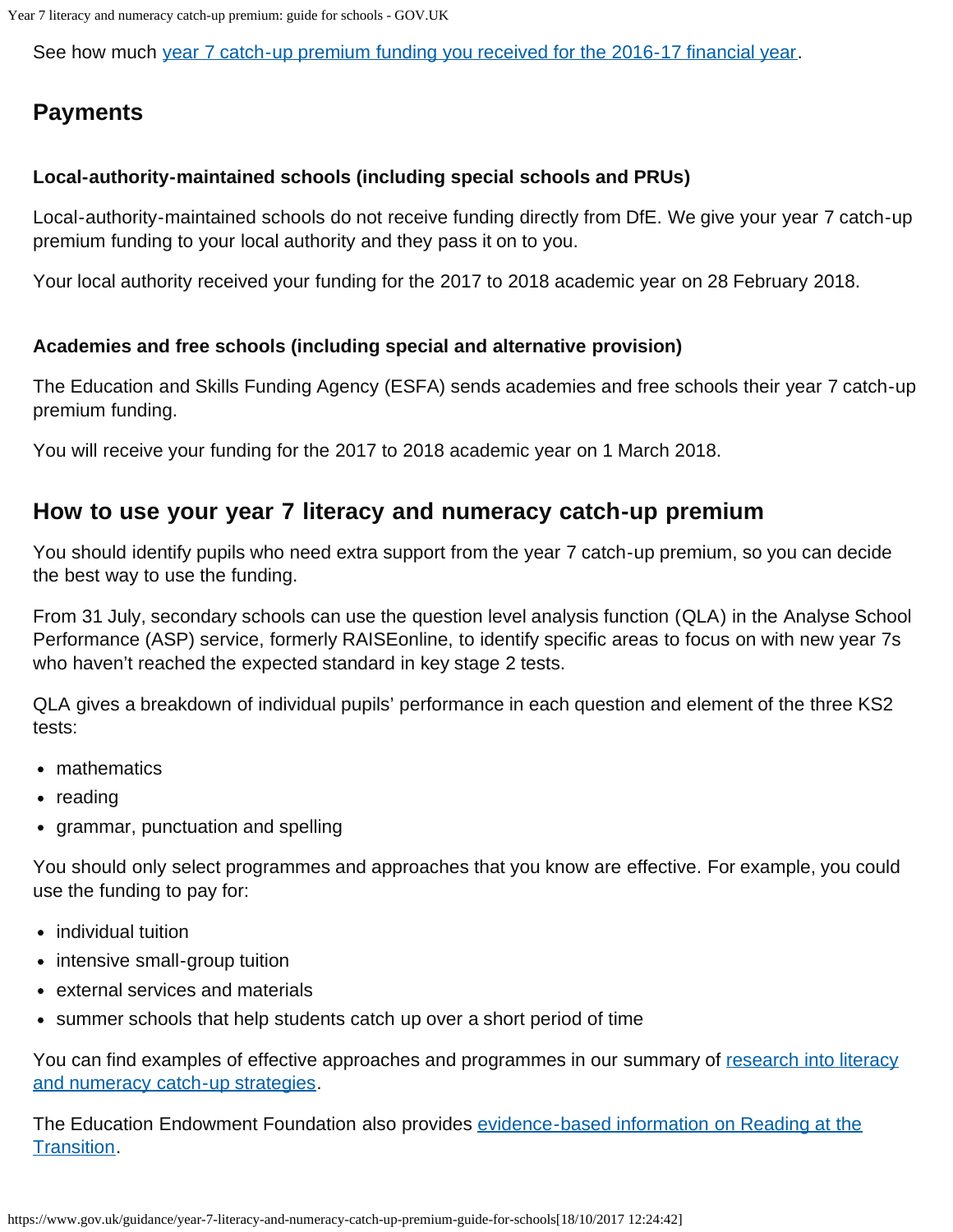# <span id="page-2-2"></span><span id="page-2-0"></span>**Accountability**

You must publish details of how you spend your year 7 catch-up premium funding on your website.

Guidance on what [specific information you need to publish on your website](https://www.gov.uk/what-maintained-schools-must-publish-online#year-7-literacy-and-numeracy-catch-up-premium) is available.

Ofsted inspectors will also consider how your school is using the premium.

<span id="page-2-1"></span>Published: **25 March 2014** Updated: **17 October 2017** [+ full page history](#page-0-1) From: **[Department for Education](https://www.gov.uk/government/organisations/department-for-education) [Education and Skills Funding Agency](https://www.gov.uk/government/organisations/education-and-skills-funding-agency)**

### **[Pupil premium and other school premiums](https://www.gov.uk/education/pupil-premium-and-other-school-premiums)**

Eligibility, allocations, conditions, guidance for effective use, forms and templates, accountability, reviews.

- [Pupil premium: allocations and conditions of grant 2017 to 2018](https://www.gov.uk/government/publications/pupil-premium-conditions-of-grant-2017-to-2018)
- . [Pupil premium: funding and accountability for schools](https://www.gov.uk/guidance/pupil-premium-information-for-schools-and-alternative-provision-settings)
- [Year 7 catch-up premium: 2016 to 2017 allocations](https://www.gov.uk/government/publications/year-7-catch-up-premium-2016-to-2017-allocations)

Is there anything wrong with this page?

### **Services and information**

**[Benefits](https://www.gov.uk/browse/benefits)** 

[Births, deaths, marriages and care](https://www.gov.uk/browse/births-deaths-marriages)

[Business and self-employed](https://www.gov.uk/browse/business)

[Childcare and parenting](https://www.gov.uk/browse/childcare-parenting)

[Citizenship and living in the UK](https://www.gov.uk/browse/citizenship)

[Crime, justice and the law](https://www.gov.uk/browse/justice)

[Disabled people](https://www.gov.uk/browse/disabilities)

[Driving and transport](https://www.gov.uk/browse/driving)

[Education and learning](https://www.gov.uk/browse/education)

https://www.gov.uk/guidance/year-7-literacy-and-numeracy-catch-up-premium-guide-for-schools[18/10/2017 12:24:42]